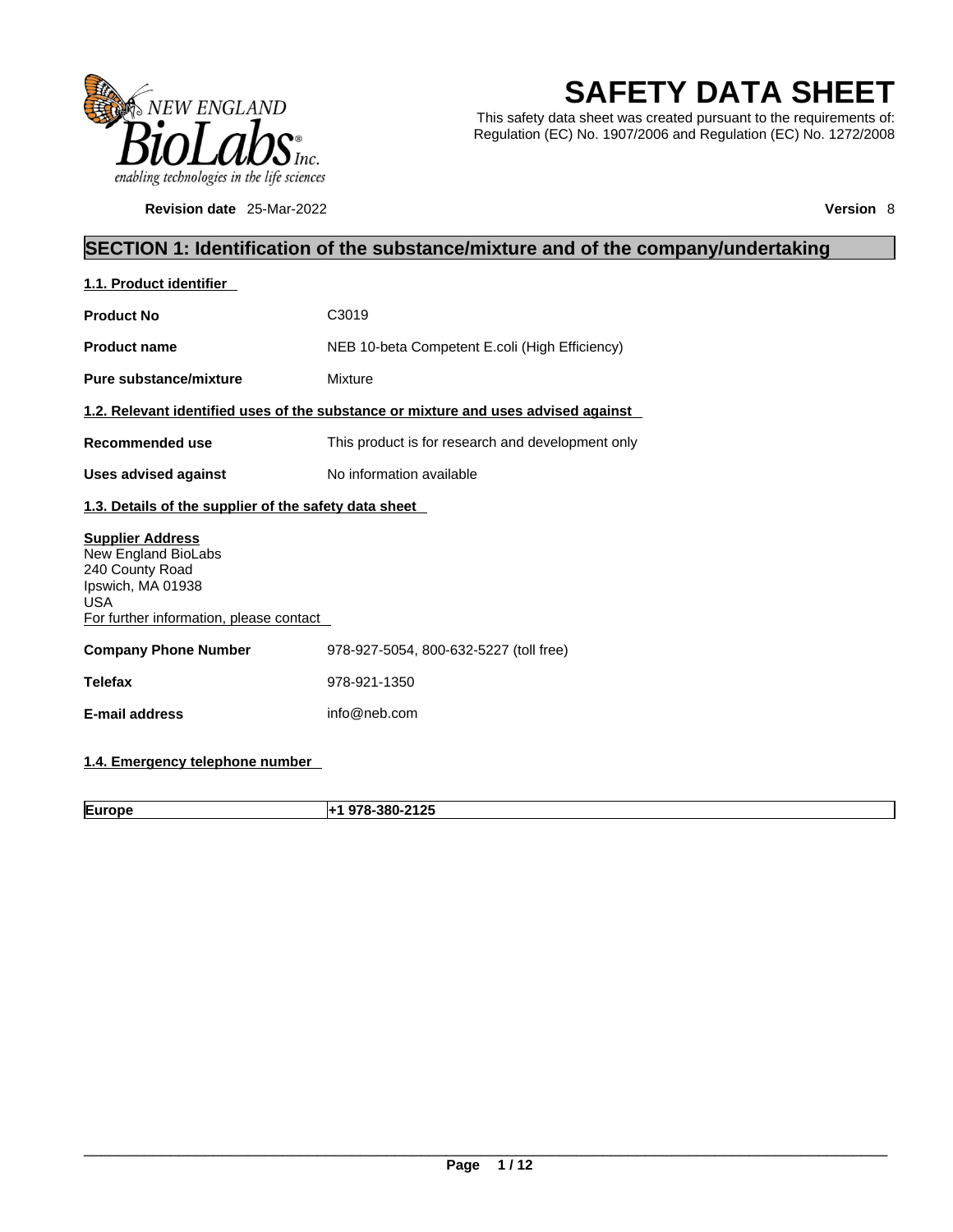### **SECTION 2: Hazards identification**

### **2.1. Classification of the substance or mixture**

*Regulation (EC) No 1272/2008*  This mixture is classified as not hazardous according to regulation (EC) 1272/2008 [CLP]

### **2.2. Label elements**

This mixture is classified as not hazardous according to regulation (EC) 1272/2008 [CLP]

### **Hazard statements**

This mixture is classified as not hazardous according to regulation (EC) 1272/2008 [CLP] EUH210 - Safety data sheet available on request

### **2.3. Other hazards**

Per Centers for Disease Control and Prevention (CDC) Guidelines (Biosafety in Microbiological and Biomedical Laboratories, 5th Edition), this material can be handled at Biological Safety Level One (BSL-1) containment. Biological Safety Level One (BSL-1) containment, using standard microbiological practices, is suitable for work involving well-characterized microbiological organisms not known to consistently cause disease in immunocompetent adult humans, and present minimal potential hazard to laboratory personnel and the environment.

## **SECTION 3: Composition/information on ingredients**

### **3.1 Substances**

Not applicable

### **3.2 Mixtures**

| Chemical                          | Weight-% | <b>REACH</b> registration | EC No     | Classification according                  | Specific                       | M-Facto M-Factor |
|-----------------------------------|----------|---------------------------|-----------|-------------------------------------------|--------------------------------|------------------|
| name                              |          | number                    |           | to Regulation (EC) No.<br>1272/2008 [CLP] | concentratio<br>In limit (SCL) | (long-ter<br>m)  |
| Dimethly<br>Sulfoxide<br>67-68-5  | 1 - 5    | No data available         | 200-664-3 | No data available                         |                                |                  |
| Calcium<br>Chloride<br>10043-52-4 | 1 - 5    | No data available         | 233-140-8 | Eye Irrit. 2 (H319)                       |                                |                  |

### **Full text of H- and EUH-phrases: see section 16**

### *Acute Toxicity Estimate*

If LD50/LC50 data is not available or does not correspond to the classification category, then the appropriate conversion value from CLP Annex I, Table 3.1.2, is used to calculate the acute toxicity estimate (ATEmix) for classifying a mixture based on its components

| Chemical name      |       | Oral LD50 mg/kg Dermal LD50 mg/kg Inhalation LC50 - 4   Inhalation LC50 - 4   Inhalation LC50 - 4 |                   |                                                                         |                   |
|--------------------|-------|---------------------------------------------------------------------------------------------------|-------------------|-------------------------------------------------------------------------|-------------------|
|                    |       |                                                                                                   |                   | hour - dust/mist - $\vert$ hour - vapor - mg/L $\vert$ hour - gas - ppm |                   |
|                    |       |                                                                                                   | mq/L              |                                                                         |                   |
| Dimethly Sulfoxide | 28300 | 40000                                                                                             | No data available | No data available                                                       | No data available |
| 67-68-5            |       |                                                                                                   |                   |                                                                         |                   |
| Calcium Chloride   | 1000  | 5000                                                                                              | No data available | No data available                                                       | No data available |
| 10043-52-4         |       |                                                                                                   |                   |                                                                         |                   |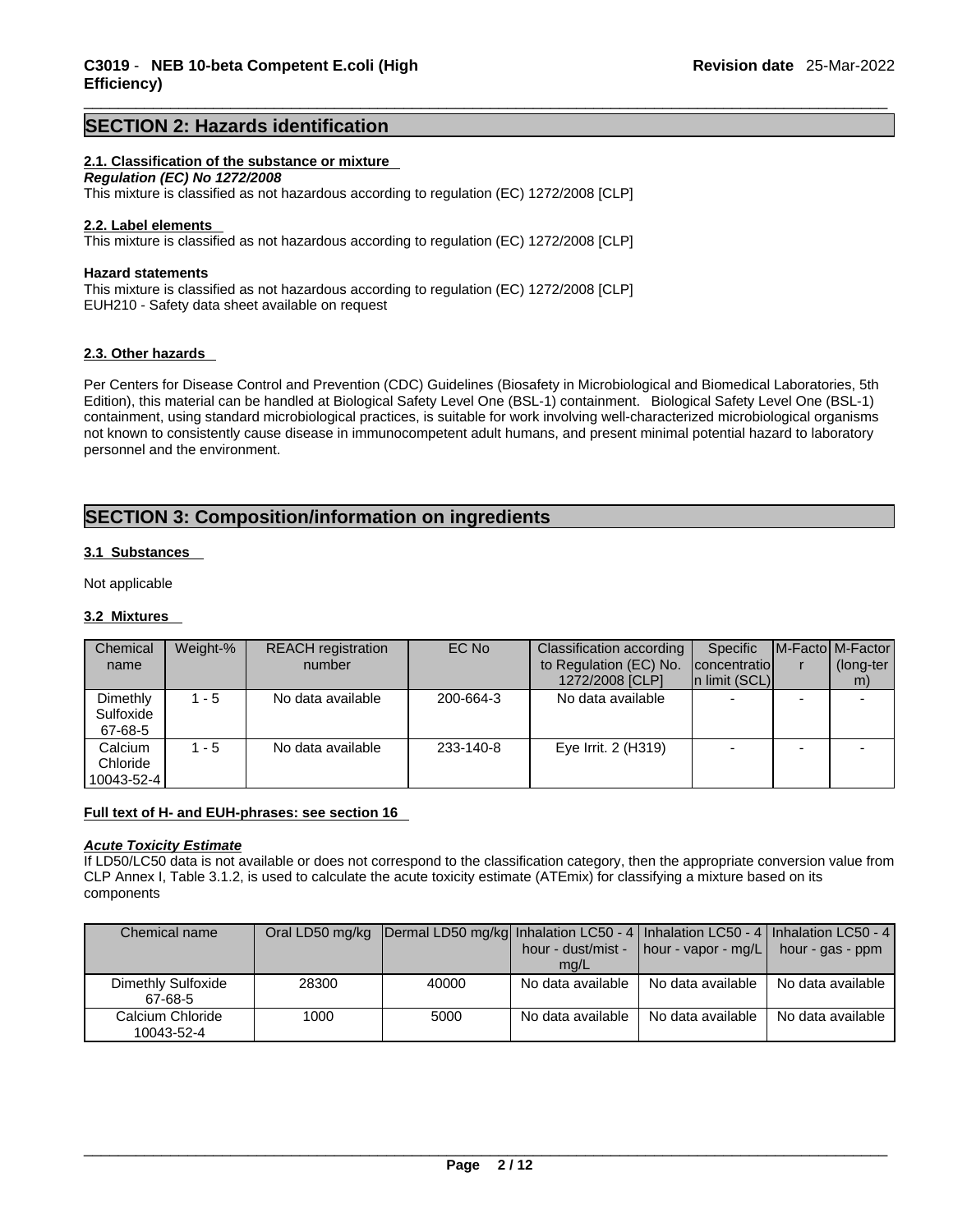## **SECTION 4: First aid measures**

### **4.1. Description of first aid measures**

| <b>Inhalation</b>                                                | Remove to fresh air.                                                                                                    |
|------------------------------------------------------------------|-------------------------------------------------------------------------------------------------------------------------|
| Eye contact                                                      | Rinse thoroughly with plenty of water for at least 15 minutes, lifting lower and upper eyelids.<br>Consult a physician. |
| <b>Skin contact</b>                                              | Wash skin with soap and water. In the case of skin irritation or allergic reactions see a<br>physician.                 |
| Ingestion                                                        | Rinse mouth.                                                                                                            |
| 4.2. Most important symptoms and effects, both acute and delayed |                                                                                                                         |
| <b>Symptoms</b>                                                  | No information available.                                                                                               |
|                                                                  | 4.3. Indication of any immediate medical attention and special treatment needed                                         |
| Note to physicians                                               | Treat symptomatically.                                                                                                  |

## **SECTION 5: Firefighting measures**

### **5.1. Extinguishing media**

| <b>Suitable Extinguishing Media</b>                               | Use extinguishing measures that are appropriate to local circumstances and the<br>surrounding environment.                            |
|-------------------------------------------------------------------|---------------------------------------------------------------------------------------------------------------------------------------|
| <b>Large Fire</b>                                                 | CAUTION: Use of water spray when fighting fire may be inefficient.                                                                    |
| Unsuitable extinguishing media                                    | Do not scatter spilled material with high pressure water streams.                                                                     |
| 5.2. Special hazards arising from the substance or mixture        |                                                                                                                                       |
| Specific hazards arising from the<br>chemical                     | No information available.                                                                                                             |
| 5.3. Advice for firefighters                                      |                                                                                                                                       |
| Special protective equipment and<br>precautions for fire-fighters | Firefighters should wear self-contained breathing apparatus and full firefighting turnout<br>gear. Use personal protection equipment. |
| <b>SECTION 6: Accidental release measures</b>                     |                                                                                                                                       |

### **6.1. Personal precautions, protective equipment and emergency procedures**

| <b>Personal precautions</b>      | Ensure adequate ventilation.                          |
|----------------------------------|-------------------------------------------------------|
| For emergency responders         | Use personal protection recommended in Section 8.     |
| 6.2. Environmental precautions   |                                                       |
| <b>Environmental precautions</b> | See Section 12 for additional Ecological Information. |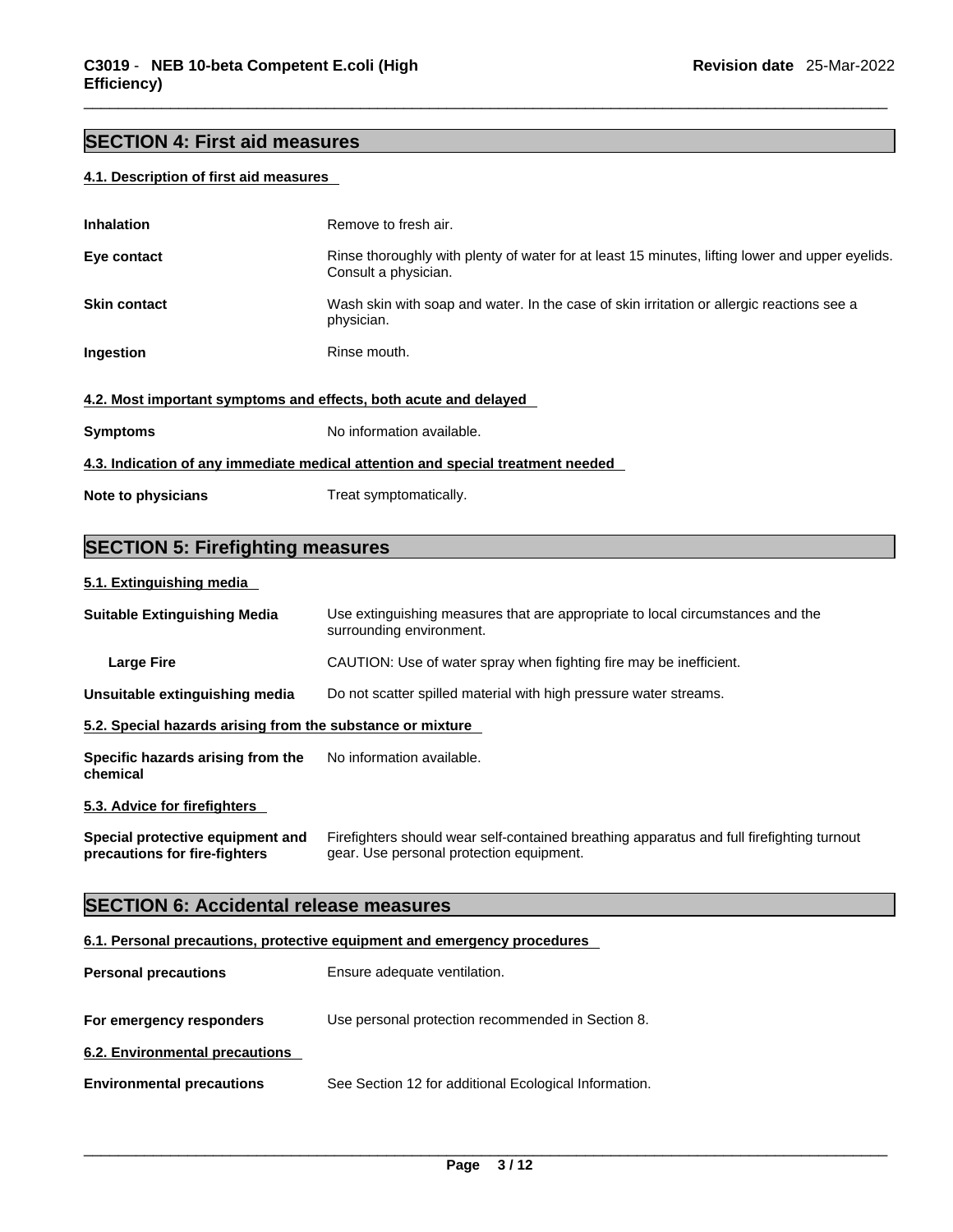| 6.3. Methods and material for containment and cleaning up |                                                                                      |
|-----------------------------------------------------------|--------------------------------------------------------------------------------------|
| <b>Methods for containment</b>                            | Prevent further leakage or spillage if safe to do so.                                |
| Methods for cleaning up                                   | Take up mechanically, placing in appropriate containers for disposal.                |
| <b>Prevention of secondary hazards</b>                    | Clean contaminated objects and areas thoroughly observing environmental regulations. |
| 6.4. Reference to other sections                          |                                                                                      |
| Reference to other sections                               | See section 8 for more information. See section 13 for more information.             |

## **SECTION 7: Handling and storage**

| 7.1. Precautions for safe handling                                |                                                                        |
|-------------------------------------------------------------------|------------------------------------------------------------------------|
| Advice on safe handling                                           | Ensure adequate ventilation.                                           |
| <b>General hygiene considerations</b>                             | Handle in accordance with good industrial hygiene and safety practice. |
| 7.2. Conditions for safe storage, including any incompatibilities |                                                                        |
| <b>Storage Conditions</b>                                         | Keep container tightly closed in a dry and well-ventilated place.      |
| 7.3. Specific end use(s)                                          |                                                                        |

**Risk management methods [RMM]** The information required is contained in this Safety Data Sheet.

## **SECTION 8: Exposure controls/personal protection**

### **8.1. Control parameters**

### **Exposure Limits**

| Chemical name                  | European Union | Austria                                                 | <b>Belgium</b>                                                                            | <b>Bulgaria</b>                                                                                 | Croatia              |
|--------------------------------|----------------|---------------------------------------------------------|-------------------------------------------------------------------------------------------|-------------------------------------------------------------------------------------------------|----------------------|
| Dimethly Sulfoxide<br>67-68-5  |                | TWA: 50 ppm<br>TWA: 160 mg/m <sup>3</sup><br>$H^*$      |                                                                                           |                                                                                                 |                      |
| Chemical name                  | Cyprus         | <b>Czech Republic</b>                                   | <b>Denmark</b>                                                                            | Estonia                                                                                         | <b>Finland</b>       |
| Dimethly Sulfoxide<br>67-68-5  |                |                                                         | TWA: 50 ppm<br>TWA: 160 mg/m <sup>3</sup>                                                 | TWA: 50 ppm<br>TWA: 150 mg/m <sup>3</sup><br>STEL: 150 ppm<br>STEL: 500 mg/m <sup>3</sup><br>A* | TWA: 50 ppm<br>iho*  |
| Calcium Chloride<br>10043-52-4 |                | TWA: $5 \text{ mg/m}^3$<br>Ceiling: 4 mg/m <sup>3</sup> |                                                                                           |                                                                                                 |                      |
| Chemical name                  | France         | Germany                                                 | <b>Germany MAK</b>                                                                        | Greece                                                                                          | Hungary              |
| Dimethly Sulfoxide<br>67-68-5  |                | TWA: 50 ppm<br>TWA: 160 mg/m <sup>3</sup><br>$H^*$      | TWA: 50 ppm<br>TWA: 160 mg/m <sup>3</sup><br>Peak: 100 ppm<br>Peak: 320 mg/m <sup>3</sup> |                                                                                                 |                      |
| Chemical name                  | Ireland        | <b>Italy</b>                                            | <b>Italy REL</b>                                                                          | Latvia                                                                                          | Lithuania            |
| Dimethly Sulfoxide<br>67-68-5  |                | $\blacksquare$                                          |                                                                                           |                                                                                                 | $O^*$<br>TWA: 50 ppm |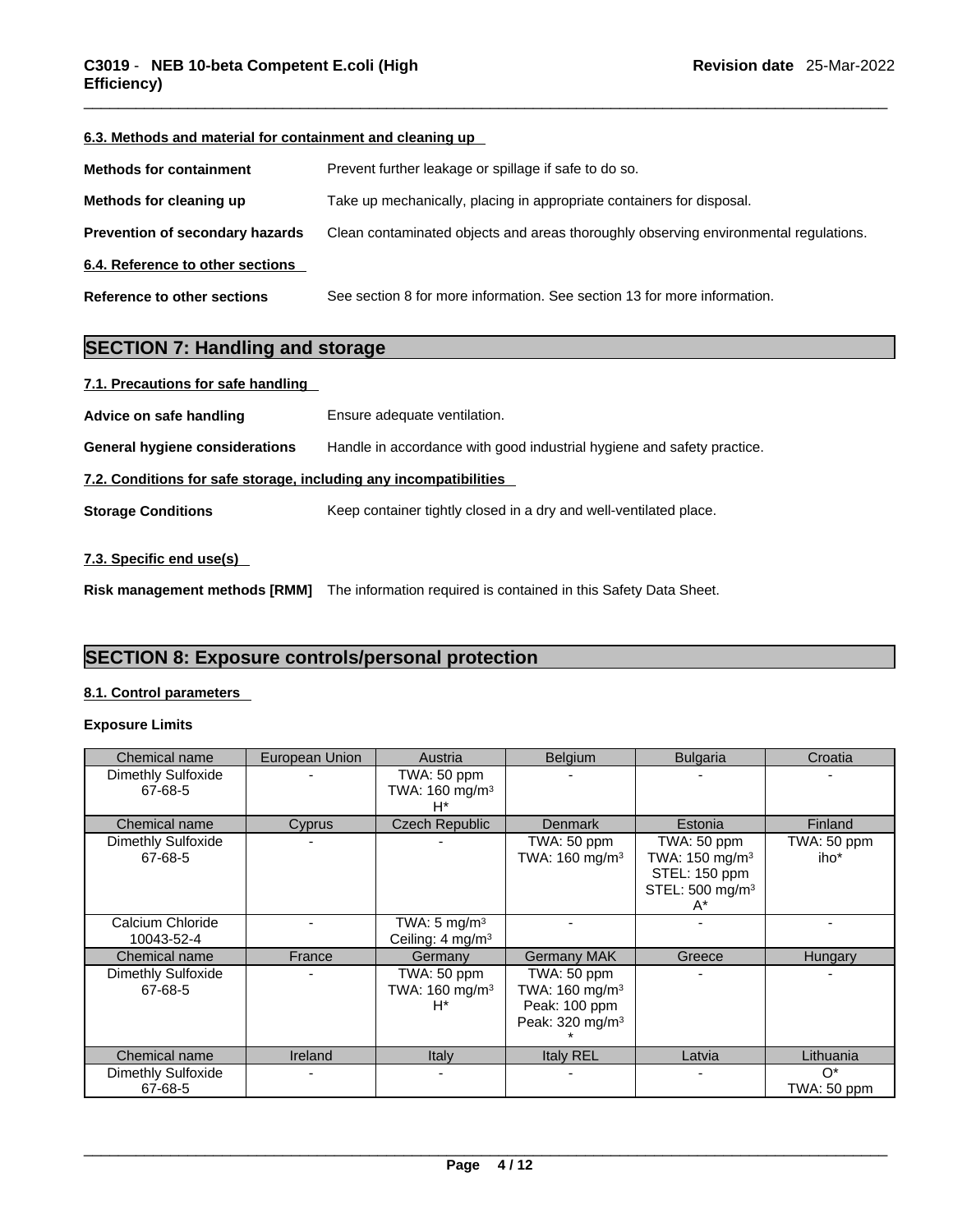|                               |          |                                                                                                                     |          |                                                                                           |                                                                                          | TWA: $150 \text{ mg/m}^3$<br>STEL: 150 ppm |
|-------------------------------|----------|---------------------------------------------------------------------------------------------------------------------|----------|-------------------------------------------------------------------------------------------|------------------------------------------------------------------------------------------|--------------------------------------------|
| Calcium Chloride              |          |                                                                                                                     |          |                                                                                           | TWA: $2 \text{ mg/m}^3$                                                                  | STEL: 500 mg/m <sup>3</sup>                |
| 10043-52-4<br>Chemical name   | Portugal | Romania                                                                                                             | Slovakia |                                                                                           | Slovenia                                                                                 | Spain                                      |
| Dimethly Sulfoxide<br>67-68-5 |          |                                                                                                                     |          |                                                                                           | TWA: $160 \text{ mg/m}^3$<br>TWA: 50 ppm<br>STEL: 100 ppm<br>STEL: 320 mg/m <sup>3</sup> |                                            |
| Chemical name                 |          | Sweden                                                                                                              |          | Switzerland                                                                               |                                                                                          | United Kingdom                             |
| Dimethly Sulfoxide<br>67-68-5 |          | NGV: 50 ppm<br>NGV: 150 mg/m <sup>3</sup><br>Vägledande KGV: 150 ppm<br>Vägledande KGV: 500 mg/m <sup>3</sup><br>H* |          | TWA: 50 ppm<br>TWA: 160 mg/m <sup>3</sup><br>STEL: 100 ppm<br>STEL: 320 mg/m <sup>3</sup> |                                                                                          |                                            |

| <b>Biological occupational exposure</b><br>limits                                    | This product, as supplied, does not contain any hazardous materials with biological limits<br>established by the region specific regulatory bodies.                         |
|--------------------------------------------------------------------------------------|-----------------------------------------------------------------------------------------------------------------------------------------------------------------------------|
| Derived No Effect Level (DNEL)<br><b>Predicted No Effect Concentration</b><br>(PNEC) | No information available.<br>No information available.                                                                                                                      |
| 8.2. Exposure controls                                                               |                                                                                                                                                                             |
| <b>Engineering controls</b>                                                          | No information available.                                                                                                                                                   |
| Individual protection measures,<br>such as personal protective<br>equipment          |                                                                                                                                                                             |
| <b>Eye/face protection</b>                                                           | No special protective equipment required.                                                                                                                                   |
| Skin and body protection                                                             | No special protective equipment required.                                                                                                                                   |
| <b>Respiratory protection</b>                                                        | No protective equipment is needed under normal use conditions. If exposure limits are<br>exceeded or irritation is experienced, ventilation and evacuation may be required. |
| General hygiene considerations                                                       | Handle in accordance with good industrial hygiene and safety practice.                                                                                                      |
| <b>Environmental exposure controls</b>                                               | No information available.                                                                                                                                                   |
|                                                                                      |                                                                                                                                                                             |

## **SECTION 9: Physical and chemical properties**

| Appearance            | Colorless                |  |
|-----------------------|--------------------------|--|
| Color                 | No information available |  |
| Odor                  | None.                    |  |
| <b>Odor threshold</b> | No information available |  |

**Property**<br> **Remarks** • **Method**<br> **Melting point / freezing point**<br> **Note known**<br> **Remarks** • **Method**<br> **None known Melting point / freezing point**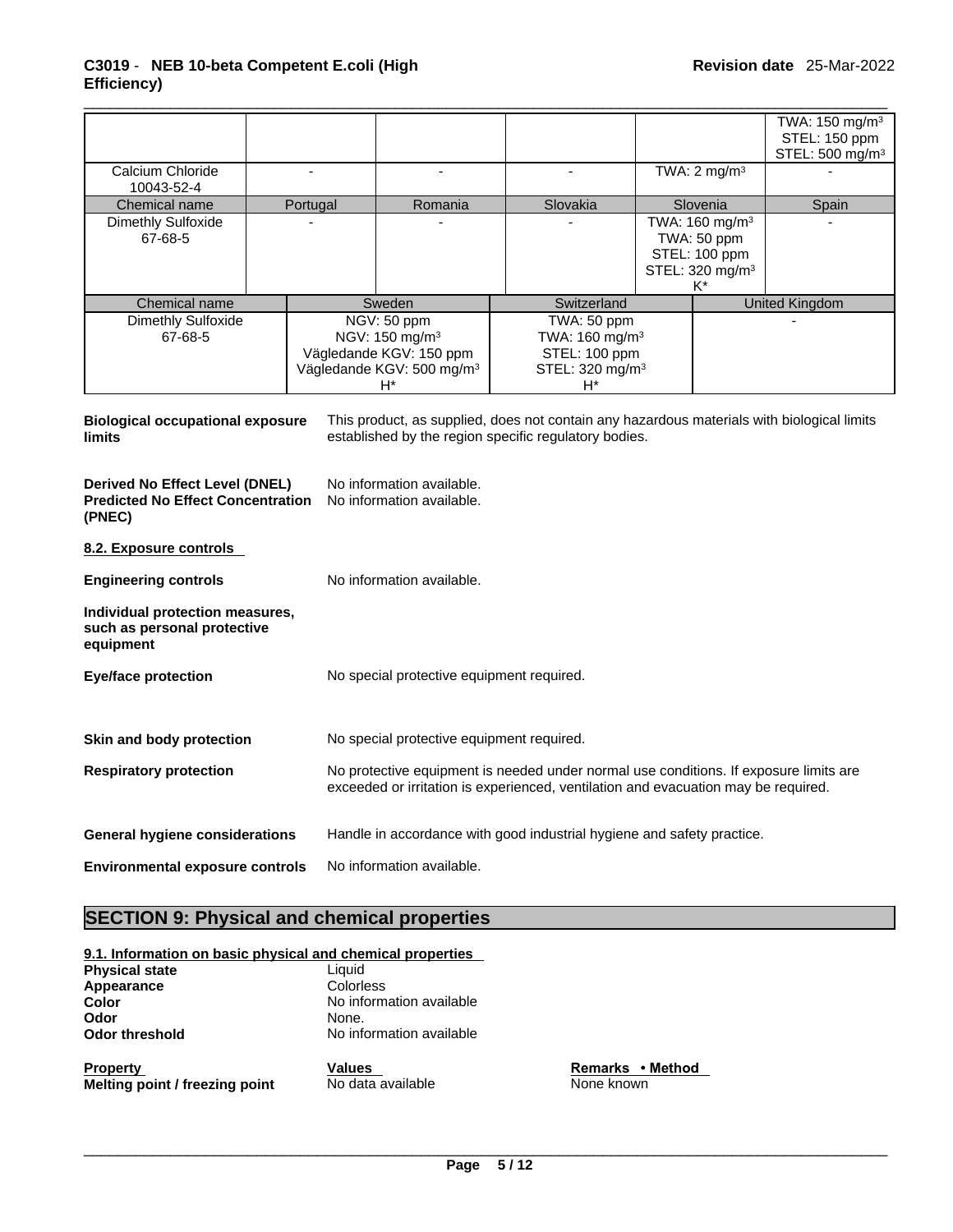### \_\_\_\_\_\_\_\_\_\_\_\_\_\_\_\_\_\_\_\_\_\_\_\_\_\_\_\_\_\_\_\_\_\_\_\_\_\_\_\_\_\_\_\_\_\_\_\_\_\_\_\_\_\_\_\_\_\_\_\_\_\_\_\_\_\_\_\_\_\_\_\_\_\_\_\_\_\_\_\_\_\_\_\_\_\_\_\_\_\_\_\_\_ **C3019** - **NEB 10-beta Competent E.coli (High Efficiency)**

| Initial boiling point and boiling<br>range                    | No data available        | None known               |
|---------------------------------------------------------------|--------------------------|--------------------------|
| Flammability (solid, gas)<br><b>Flammability Limit in Air</b> | No data available        | None known<br>None known |
| <b>Upper flammability or explosive</b><br>limits              | No data available        |                          |
| Lower flammability or explosive<br>limits                     | No data available        |                          |
| <b>Flash point</b>                                            | No data available        | None known               |
| <b>Autoignition temperature</b>                               | 215 $\degree$ C          |                          |
| <b>Decomposition temperature</b>                              |                          | None known               |
| рH                                                            | 7.5                      |                          |
| pH (as aqueous solution)                                      | No data available        | None known               |
| <b>Kinematic viscosity</b>                                    | No data available        | None known               |
| <b>Dynamic viscosity</b>                                      | No data available        | None known               |
| <b>Water solubility</b>                                       | No data available        | None known               |
| Solubility(ies)                                               | No data available        | None known               |
| <b>Partition coefficient</b>                                  | No data available        | None known               |
| Vapor pressure                                                | No data available        | None known               |
| <b>Relative density</b>                                       | No data available        | None known               |
| <b>Bulk density</b>                                           | No data available        |                          |
| <b>Liquid Density</b>                                         | No data available        |                          |
| Vapor density                                                 | No data available        | None known               |
| <b>Particle characteristics</b>                               |                          |                          |
| <b>Particle Size</b>                                          | No information available |                          |
| <b>Particle Size Distribution</b>                             | No information available |                          |

### **9.2. Other information**

*9.2.1. Information with regard to physical hazard classes* Not applicable

*9.2.2. Other safety characteristics* No information available

## **SECTION 10: Stability and reactivity**

| <u>10.1. Reactivity</u>                                                                            |                                           |  |  |
|----------------------------------------------------------------------------------------------------|-------------------------------------------|--|--|
| Reactivity                                                                                         | No information available.                 |  |  |
| 10.2. Chemical stability                                                                           |                                           |  |  |
| Stability                                                                                          | Stable under normal conditions.           |  |  |
| <b>Explosion data</b><br>Sensitivity to mechanical impact None.<br>Sensitivity to static discharge | None.                                     |  |  |
| 10.3. Possibility of hazardous reactions                                                           |                                           |  |  |
| Possibility of hazardous reactions None under normal processing.                                   |                                           |  |  |
| 10.4. Conditions to avoid                                                                          |                                           |  |  |
| <b>Conditions to avoid</b>                                                                         | None known based on information supplied. |  |  |
| 10.5. Incompatible materials                                                                       |                                           |  |  |
| Incompatible materials                                                                             | None known based on information supplied. |  |  |
|                                                                                                    |                                           |  |  |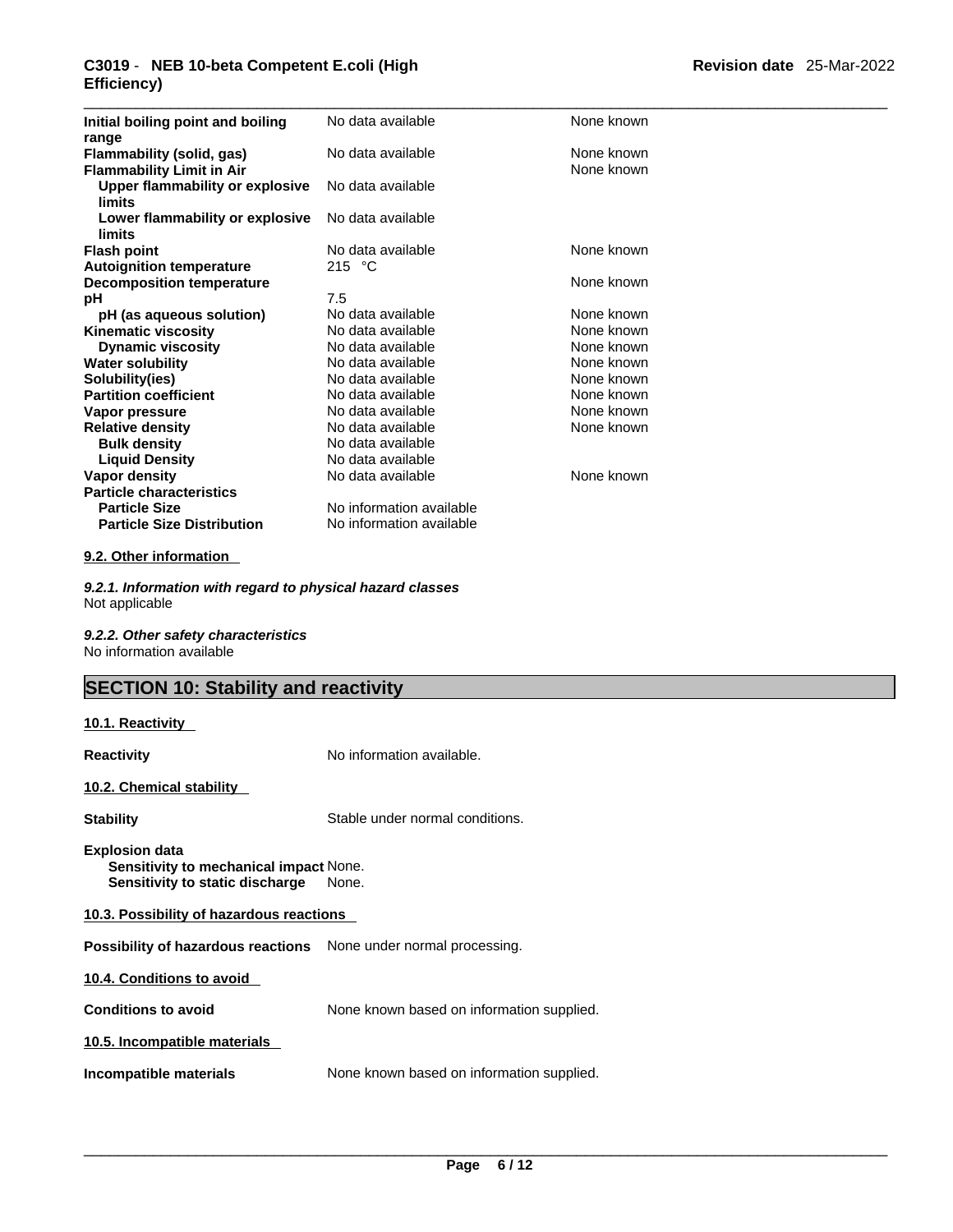### **10.6. Hazardous decomposition products**

**Hazardous decomposition products** None known based on information supplied.

## **SECTION 11: Toxicological information**

### **11.1. Information on hazard classes as defined in Regulation (EC) No 1272/2008**

**Information on likely routes of exposure**

### **Product Information**

| <b>Inhalation</b>   | Specific test data for the substance or mixture is not available. |
|---------------------|-------------------------------------------------------------------|
| Eye contact         | Specific test data for the substance or mixture is not available. |
| <b>Skin contact</b> | Specific test data for the substance or mixture is not available. |
| Ingestion           | Specific test data for the substance or mixture is not available. |

**Symptoms related to the physical, chemical and toxicological characteristics** 

**Symptoms** No information available.

**Acute toxicity** 

### **Numerical measures of toxicity**

### **The following values are calculated based on chapter 3.1 of the GHS document**

| ATEmix (oral)          | 49,342.40 mg/kg |
|------------------------|-----------------|
| <b>ATEmix (dermal)</b> | 78,523.80 mg/kg |

### **Component Information**

| Chemical name      | Oral LD50             | Dermal LD50           | Inhalation LC50       |
|--------------------|-----------------------|-----------------------|-----------------------|
| Dimethly Sulfoxide | $= 28300$ mg/kg (Rat) | $= 40000$ mg/kg (Rat) | > 5.33 mg/L (Rat) 4 h |
| Calcium Chloride   | $= 1000$ mg/kg (Rat)  | > 5000 mg/kg (Rabbit) |                       |

### **Delayed and immediate effects as well as chronic effects from short and long-term exposure**

| <b>Skin corrosion/irritation</b>  | No information available. |
|-----------------------------------|---------------------------|
| Serious eye damage/eye irritation | No information available. |
| Respiratory or skin sensitization | No information available. |
| Germ cell mutagenicity            | No information available. |
| Carcinogenicity                   | No information available. |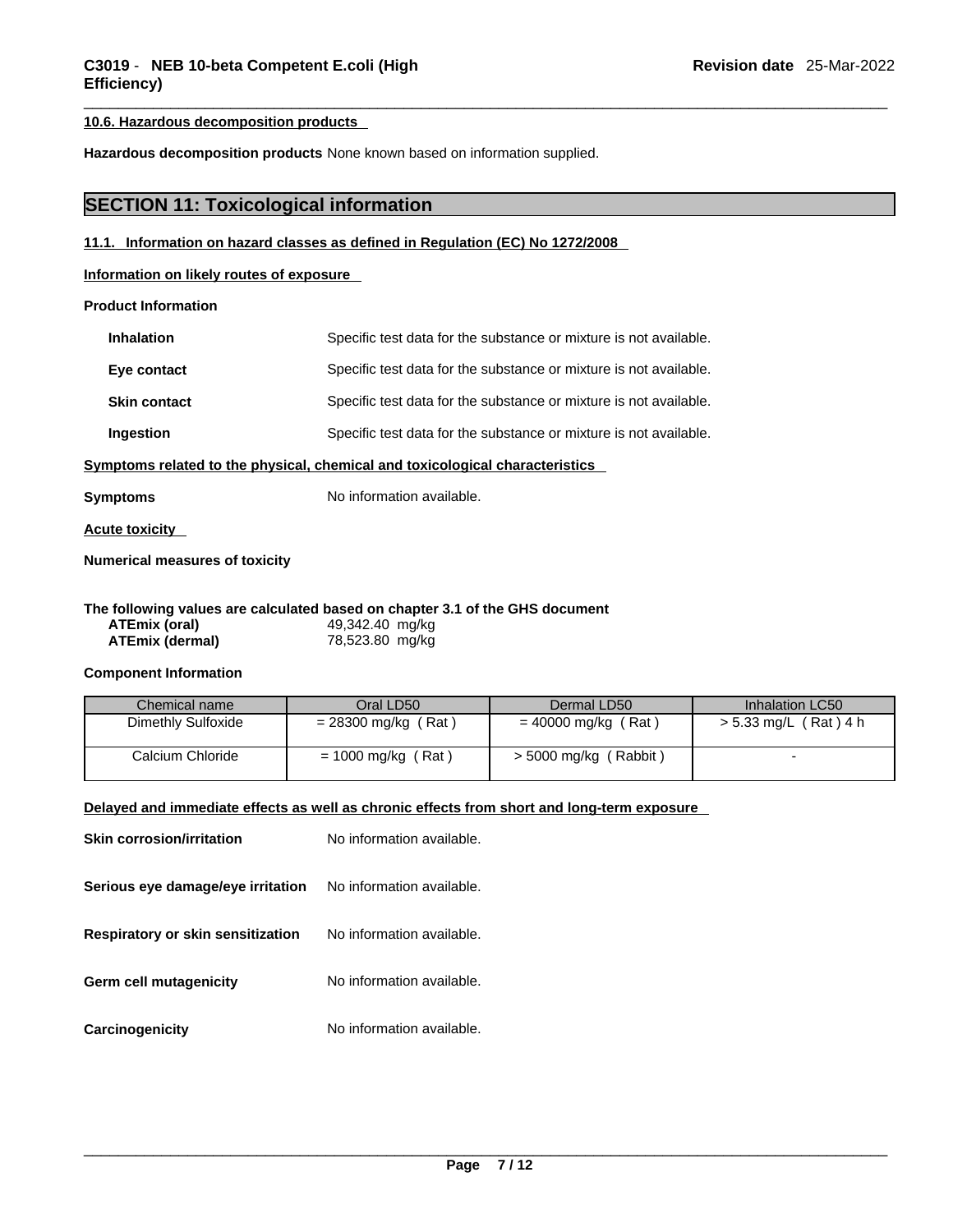| <b>Reproductive toxicity</b>            | No information available. |  |
|-----------------------------------------|---------------------------|--|
| STOT - single exposure                  | No information available. |  |
| <b>STOT - repeated exposure</b>         | No information available. |  |
| <b>Aspiration hazard</b>                | No information available. |  |
| 11.2. Information on other hazards      |                           |  |
| 11.2.1. Endocrine disrupting properties |                           |  |
| <b>Endocrine disrupting properties</b>  | No information available. |  |
| 11.2.2. Other information               |                           |  |
| Other adverse effects                   | No information available. |  |

## **SECTION 12: Ecological information**

### **12.1. Toxicity**

### **Ecotoxicity**

**Unknown aquatic toxicity** Contains 0 % of components with unknown hazards to the aquatic environment.

| Chemical name      | Algae/aquatic plants | Fish                                                                                                                                                                                          | Toxicity to<br>microorganisms | Crustacea                                              |  |
|--------------------|----------------------|-----------------------------------------------------------------------------------------------------------------------------------------------------------------------------------------------|-------------------------------|--------------------------------------------------------|--|
| Dimethly Sulfoxide |                      | $LC50: = 34000mg/L (96h,$<br>Pimephales promelas)<br>LC50: 33 - 37g/L (96h,<br>Oncorhynchus mykiss)<br>LC50: >40g/L (96h,<br>Lepomis macrochirus)<br>LC50: =41.7g/L (96h,<br>Cyprinus carpio) |                               |                                                        |  |
| Calcium Chloride   |                      | $LC50: = 10650$ mg/L (96h,<br>Lepomis macrochirus)                                                                                                                                            |                               | LC50: 2280000 -<br>3948000µg/L (48h,<br>Daphnia magna) |  |

### **12.2. Persistence and degradability**

**Persistence and degradability** No information available.

**12.3. Bioaccumulative potential**

### **Bioaccumulation**

### **Component Information**

| <i>C</i> hemical name∕   | $\overline{\phantom{a}}$<br>$\cdots$<br>coefficient<br>artıtıor |
|--------------------------|-----------------------------------------------------------------|
| $D$ imethly<br>Sultoxide | $\Omega$<br>. .<br>ںں. ،                                        |

### **12.4. Mobility in soil**

**Mobility in soil** No information available.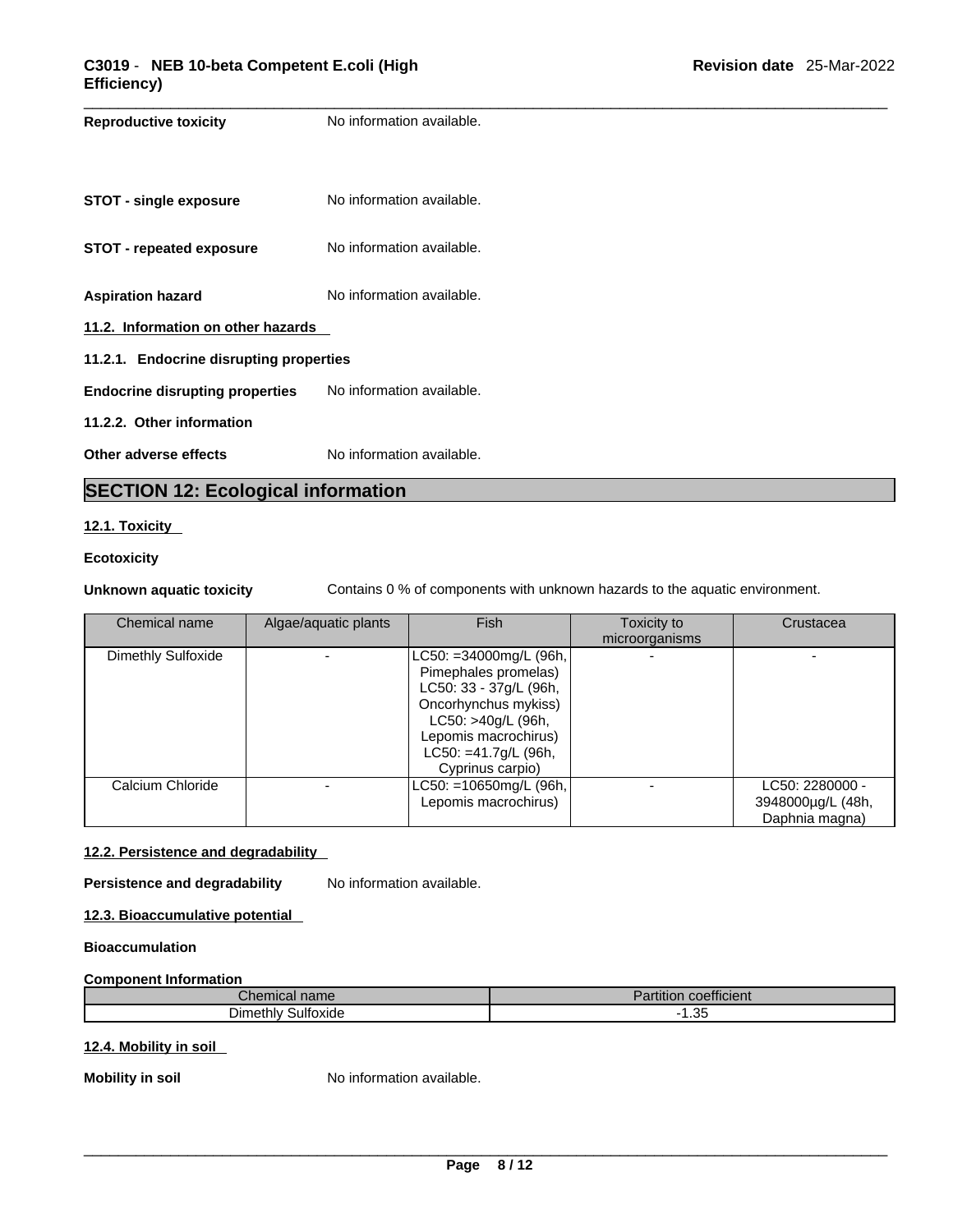### **12.5. Results of PBT and vPvB assessment**

### **PBT and vPvB assessment**

| Chemical name      | <b>PBT and vPvB assessment</b>                      |
|--------------------|-----------------------------------------------------|
| Dimethly Sulfoxide | The substance is not PBT / vPvB PBT assessment does |
|                    | not apply                                           |
| Calcium Chloride   | The substance is not PBT / vPvB PBT assessment does |
|                    | not apply                                           |

### **12.6. Other adverse effects**

**Endocrine disrupting properties** No information available.

### **12.7. Other adverse effects**

No information available.

| <b>SECTION 13: Disposal considerations</b> |                                                                                                                    |  |
|--------------------------------------------|--------------------------------------------------------------------------------------------------------------------|--|
| 13.1. Waste treatment methods              |                                                                                                                    |  |
| Waste from residues/unused<br>products     | Dispose of in accordance with local regulations. Dispose of waste in accordance with<br>environmental legislation. |  |

**Contaminated packaging** Do not reuse empty containers.

## **SECTION 14: Transport information**

| IATA                                                  |                          |
|-------------------------------------------------------|--------------------------|
| 14.1 UN number or ID number                           | Not regulated            |
| 14.2                                                  |                          |
| 14.3 Transport hazard class(es)                       | Not regulated            |
| 14.4 Packing group                                    | Not regulated            |
| 14.5 Environmental hazard                             | Not applicable           |
| 14.6 Special precautions for user                     |                          |
| <b>Special Provisions</b>                             | <b>None</b>              |
| <b>IMDG</b>                                           |                          |
| 14.1 UN number or ID number                           | Not regulated            |
| 14.2                                                  |                          |
| 14.3 Transport hazard class(es)                       | Not regulated            |
| 14.4 Packing group                                    | Not regulated            |
| 14.5 Environmental hazard                             | Not applicable           |
| 14.6 Special precautions for user                     |                          |
| <b>Special Provisions</b>                             | <b>None</b>              |
| 14.7 Maritime transport in bulk                       | No information available |
| according to IMO instruments                          |                          |
|                                                       |                          |
| <b>RID</b>                                            |                          |
| <b>14.1 UN/ID No</b><br>14.2                          | Not regulated            |
|                                                       | Not regulated            |
| 14.3 Transport hazard class(es)<br>14.4 Packing group | Not regulated            |
| 14.5 Environmental hazard                             | Not applicable           |
| 14.6 Special precautions for user                     |                          |
| <b>Special Provisions</b>                             | None                     |
|                                                       |                          |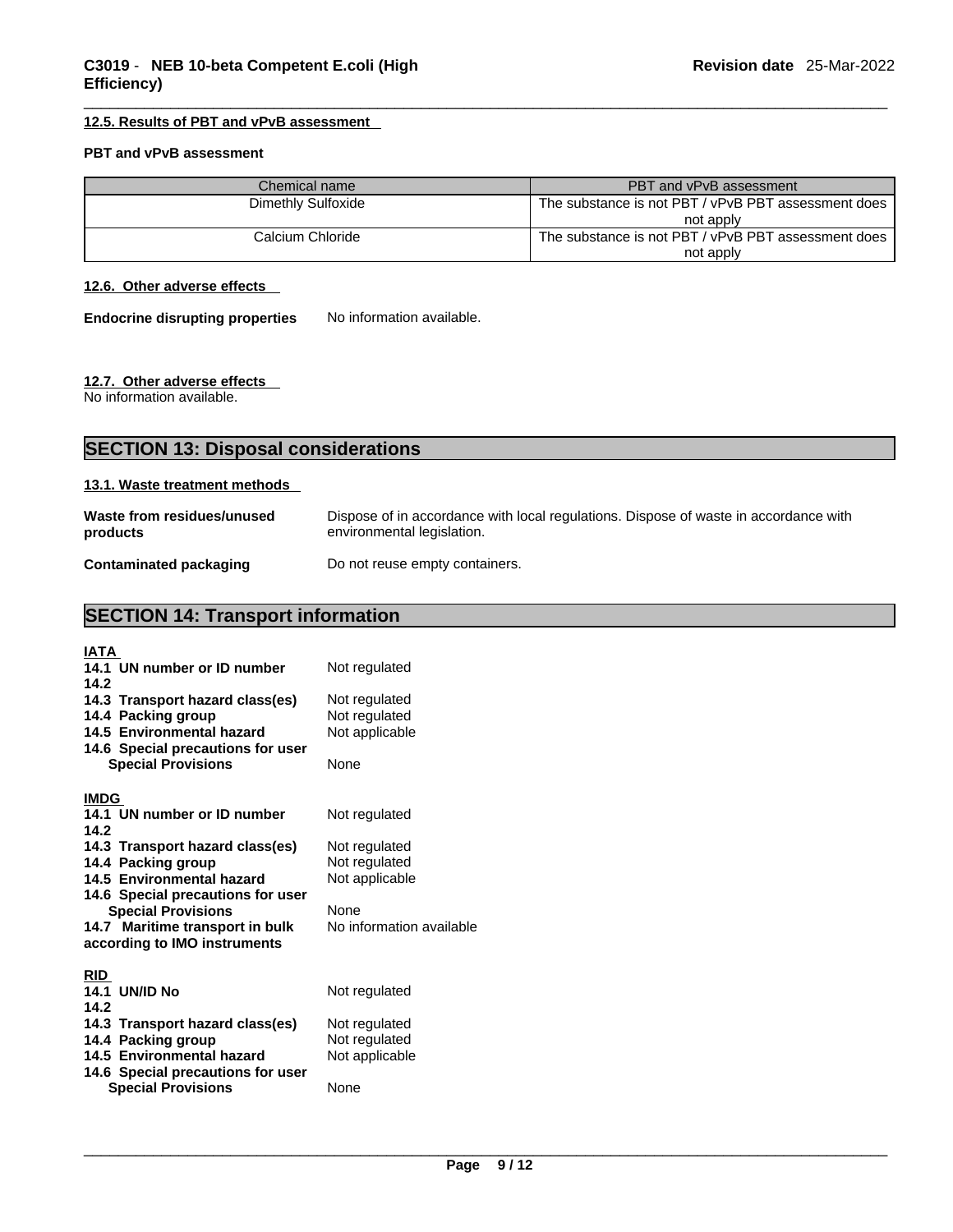| <b>ADR</b>                        |                |
|-----------------------------------|----------------|
| 14.1 UN number or ID number       | Not regulated  |
| 14.2                              |                |
| 14.3 Transport hazard class(es)   | Not regulated  |
| 14.4 Packing group                | Not regulated  |
| 14.5 Environmental hazard         | Not applicable |
| 14.6 Special precautions for user |                |
| <b>Special Provisions</b>         | None           |

## **SECTION 15: Regulatory information**

**15.1. Safety, health and environmental regulations/legislation specific for the substance or mixture**

### **National regulations**

### **France**

### **Occupational Illnesses (R-463-3, France)**

| Chemical name           | French RG number                                |
|-------------------------|-------------------------------------------------|
| v Sulfoxide<br>Dimethly | <b>RG 84</b>                                    |
| 67-68-5                 | i 15.RG 15bis.RG 20bis<br>5.RG<br>14.RG<br>RG 5 |

### **European Union**

Take note of Directive 98/24/EC on the protection of the health and safety of workers from the risks related to chemical agents at work.

### **Authorizations and/or restrictions on use:**

This product contains one or more substance(s) subject to restriction (Regulation (EC) No. 1907/2006 (REACH), Annex XVII)

| Chemical name                 | <b>Restricted substance per REACH</b> | Substance subject to authorization per |  |
|-------------------------------|---------------------------------------|----------------------------------------|--|
|                               | Annex XVII                            | <b>REACH Annex XIV</b>                 |  |
| Dimethly Sulfoxide - 67-68-5  | ، ب                                   |                                        |  |
| Calcium Chloride - 10043-52-4 | . ن                                   |                                        |  |

### **Persistent Organic Pollutants**

Not applicable

**Ozone-depleting substances (ODS) regulation (EC) 1005/2009** Not applicable

### **International Inventories**

| <b>TSCA</b>          | Contact supplier for inventory compliance status |
|----------------------|--------------------------------------------------|
| <b>DSL/NDSL</b>      | Contact supplier for inventory compliance status |
| <b>EINECS/ELINCS</b> | Contact supplier for inventory compliance status |
| <b>ENCS</b>          | Contact supplier for inventory compliance status |
| <b>IECSC</b>         | Contact supplier for inventory compliance status |
| <b>KECL</b>          | Contact supplier for inventory compliance status |
| <b>PICCS</b>         | Contact supplier for inventory compliance status |
| <b>AIIC</b>          | Contact supplier for inventory compliance status |
| <b>NZIoC</b>         | Contact supplier for inventory compliance status |

 **Legend:**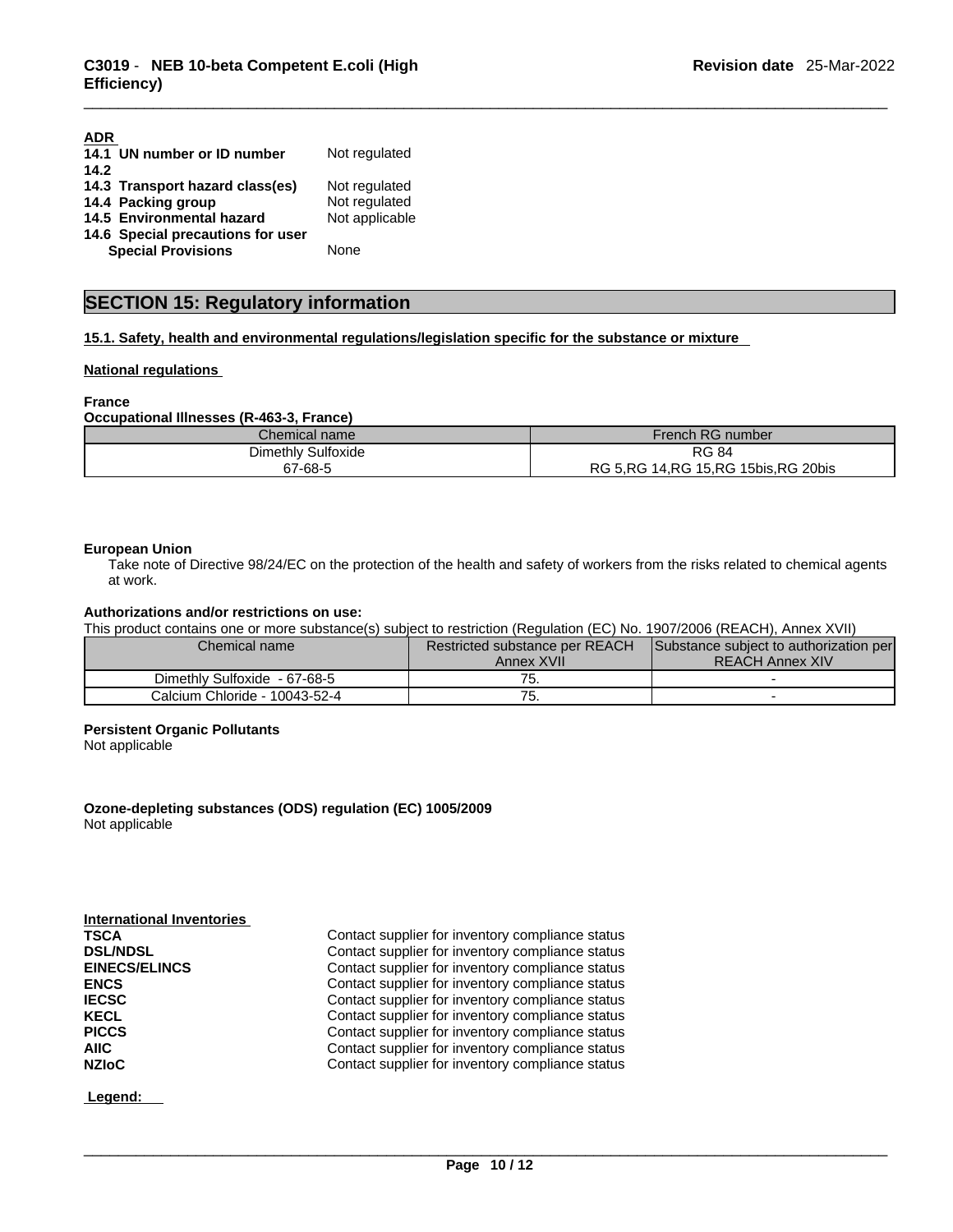### \_\_\_\_\_\_\_\_\_\_\_\_\_\_\_\_\_\_\_\_\_\_\_\_\_\_\_\_\_\_\_\_\_\_\_\_\_\_\_\_\_\_\_\_\_\_\_\_\_\_\_\_\_\_\_\_\_\_\_\_\_\_\_\_\_\_\_\_\_\_\_\_\_\_\_\_\_\_\_\_\_\_\_\_\_\_\_\_\_\_\_\_\_ **C3019** - **NEB 10-beta Competent E.coli (High Efficiency)**

|                                                                                                                         | <b>TSCA</b> - United States Toxic Substances Control Act Section 8(b) Inventory<br><b>DSL/NDSL</b> - Canadian Domestic Substances List/Non-Domestic Substances List<br>EINECS/ELINCS - European Inventory of Existing Chemical Substances/European List of Notified Chemical Substances<br><b>ENCS</b> - Japan Existing and New Chemical Substances<br><b>IECSC</b> - China Inventory of Existing Chemical Substances<br>KECL - Korean Existing and Evaluated Chemical Substances<br>PICCS - Philippines Inventory of Chemicals and Chemical Substances<br>AICS - Australian Inventory of Chemical Substances<br>NZIoC - New Zealand Inventory of Chemicals                                                                                                                                                                                                                                                                                                                                                                                                                                                                                                                                                                                                                                                                                                                                                         |
|-------------------------------------------------------------------------------------------------------------------------|---------------------------------------------------------------------------------------------------------------------------------------------------------------------------------------------------------------------------------------------------------------------------------------------------------------------------------------------------------------------------------------------------------------------------------------------------------------------------------------------------------------------------------------------------------------------------------------------------------------------------------------------------------------------------------------------------------------------------------------------------------------------------------------------------------------------------------------------------------------------------------------------------------------------------------------------------------------------------------------------------------------------------------------------------------------------------------------------------------------------------------------------------------------------------------------------------------------------------------------------------------------------------------------------------------------------------------------------------------------------------------------------------------------------|
| 15.2. Chemical safety assessment                                                                                        |                                                                                                                                                                                                                                                                                                                                                                                                                                                                                                                                                                                                                                                                                                                                                                                                                                                                                                                                                                                                                                                                                                                                                                                                                                                                                                                                                                                                                     |
| <b>Chemical Safety Report</b>                                                                                           | No information available                                                                                                                                                                                                                                                                                                                                                                                                                                                                                                                                                                                                                                                                                                                                                                                                                                                                                                                                                                                                                                                                                                                                                                                                                                                                                                                                                                                            |
|                                                                                                                         | <b>SECTION 16: Other information</b>                                                                                                                                                                                                                                                                                                                                                                                                                                                                                                                                                                                                                                                                                                                                                                                                                                                                                                                                                                                                                                                                                                                                                                                                                                                                                                                                                                                |
|                                                                                                                         | Key or legend to abbreviations and acronyms used in the safety data sheet                                                                                                                                                                                                                                                                                                                                                                                                                                                                                                                                                                                                                                                                                                                                                                                                                                                                                                                                                                                                                                                                                                                                                                                                                                                                                                                                           |
| H319 - Causes serious eye irritation                                                                                    | Full text of H-Statements referred to under section 3                                                                                                                                                                                                                                                                                                                                                                                                                                                                                                                                                                                                                                                                                                                                                                                                                                                                                                                                                                                                                                                                                                                                                                                                                                                                                                                                                               |
| Legend                                                                                                                  | SVHC: Substances of Very High Concern for Authorization:                                                                                                                                                                                                                                                                                                                                                                                                                                                                                                                                                                                                                                                                                                                                                                                                                                                                                                                                                                                                                                                                                                                                                                                                                                                                                                                                                            |
| TWA<br>Ceiling<br>+                                                                                                     | Legend Section 8: EXPOSURE CONTROLS/PERSONAL PROTECTION<br>TWA (time-weighted average)<br><b>STEL</b><br>STEL (Short Term Exposure Limit)<br>Maximum limit value<br>Skin designation<br>Sensitizers                                                                                                                                                                                                                                                                                                                                                                                                                                                                                                                                                                                                                                                                                                                                                                                                                                                                                                                                                                                                                                                                                                                                                                                                                 |
| Food Research Journal<br>Hazardous Substance Database<br>National Toxicology Program (NTP)<br>World Health Organization | Key literature references and sources for data used to compile the SDS<br>Agency for Toxic Substances and Disease Registry (ATSDR)<br>U.S. Environmental Protection Agency ChemView Database<br>European Food Safety Authority (EFSA)<br>European Chemicals Agency (ECHA) Committee for Risk Assessment (ECHA_RAC)<br>European Chemicals Agency (ECHA) (ECHA_API)<br>EPA (Environmental Protection Agency)<br>Acute Exposure Guideline Level(s) (AEGL(s))<br>U.S. Environmental Protection Agency Federal Insecticide, Fungicide, and Rodenticide Act<br>U.S. Environmental Protection Agency High Production Volume Chemicals<br>International Uniform Chemical Information Database (IUCLID)<br>National Institute of Technology and Evaluation (NITE)<br>Australia National Industrial Chemicals Notification and Assessment Scheme (NICNAS)<br>NIOSH (National Institute for Occupational Safety and Health)<br>National Library of Medicine's ChemID Plus (NLM CIP)<br>National Library of Medicine's PubMed database (NLM PUBMED)<br>New Zealand's Chemical Classification and Information Database (CCID)<br>Organization for Economic Co-operation and Development Environment, Health, and Safety Publications<br>Organization for Economic Co-operation and Development High Production Volume Chemicals Program<br>Organization for Economic Co-operation and Development Screening Information Data Set |
| <b>Prepared by</b>                                                                                                      | Environmental, Health and Safety                                                                                                                                                                                                                                                                                                                                                                                                                                                                                                                                                                                                                                                                                                                                                                                                                                                                                                                                                                                                                                                                                                                                                                                                                                                                                                                                                                                    |
| <b>Revision note</b>                                                                                                    | SDS is valid 3 years from revision date. Contact info@neb.com for latest revision.                                                                                                                                                                                                                                                                                                                                                                                                                                                                                                                                                                                                                                                                                                                                                                                                                                                                                                                                                                                                                                                                                                                                                                                                                                                                                                                                  |
|                                                                                                                         |                                                                                                                                                                                                                                                                                                                                                                                                                                                                                                                                                                                                                                                                                                                                                                                                                                                                                                                                                                                                                                                                                                                                                                                                                                                                                                                                                                                                                     |